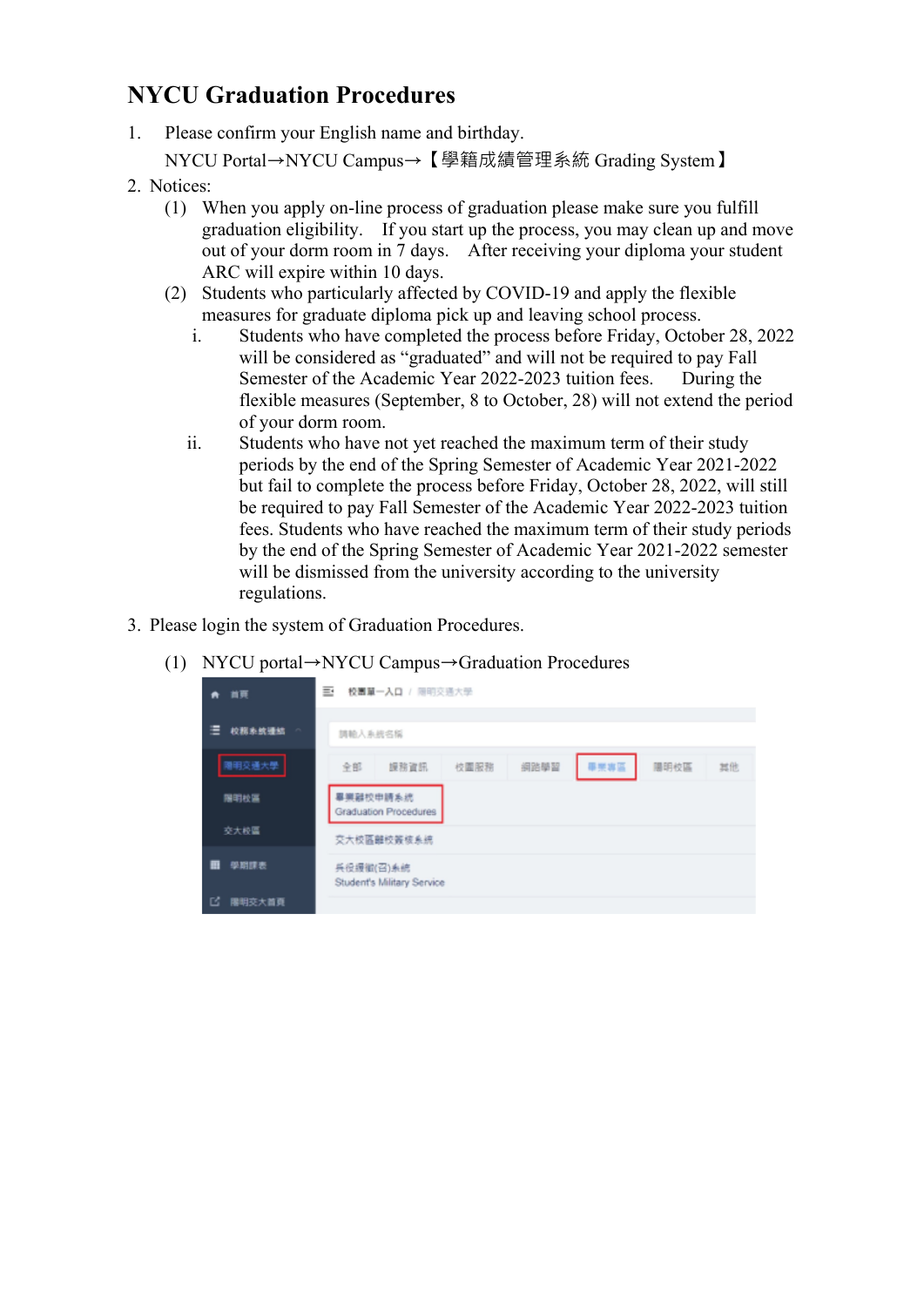(2) Please click the button of 【**我已閱讀】.**

| cannot all 1 classe all.<br>U W 6 86 CHI 21 Visitori Coultrative 11<br>Dida MH/1910 adaptive Percenter<br><b>LO REMONSTRATIVALLE</b><br><b>SED Leither</b> | (三) 清照拼正错,而你对更整的银人菌科,若它的银人菌科海压回真都,清阳本权导读责臣。若是拼脑族、小翼、矮鸥、小男型美国新媒种黄料。<br><b>双格印绘材史如属操证。</b><br>(三) 柴排「個人資料保護法」無三席現定, 然您的個人識別行像下列權利:<br>1. 将印本校直施·猜求障魔而施水裂柏顿裂本、而本校幼压得的视必更点丰藏用。<br>2. 傅和本校講求領充班更正: 他依法您應為通常之簿明。<br>3、师和本校提求师让蒐集、虞理成和国发援求照牌,惟依注:本校因他行首批所必须怎,挥不依经绩爽起之。<br>五、偏人被和利用期間、回區、射象及方式<br>$(-)$ 测望:<br>1. 學生 ( 含雅 · 动圈生 ) 之愛鎮 ( 含變電低議 ) 菌科永久积存 - 並成於上述知識过出存填障理内取利用 -<br>2. 房生强人管拟苏格蒙纺神《食成播》管制,独法专业实践:伸醒另来现30%,23上展围集局的实业所带之期聚制利用期限。提取地基生管利界电本校<br>基则以及推输增加利用剂量容。<br>(二)地面:丰道、双规模生活健康度、利用之地區。<br>(三) 對象:較育部紅耳独注定生質機關。本校教芸醫院。資本紹合作之金離機構、研究機構、變校、使陪公司、歷生實習醫院(機構)、產療合作<br>機關及其他為連前試英集密資目的所需有印程資之機體。<br>(四)方式:<br>$10 - 10$<br>1. 學生在學院關之課題。成績、學籍、補精作業、學期被購及预醫資訊等資料之發施購知:學生差活定代理人《父母拓監護人》之聯絡。<br>2. 學生軍 ( 疑 ) 萧连之道料管理,还向酒道,追其韩寒及膝随着整座投友参购壁经修理之壁图,聪明发给东江都常。<br>3、知府部成将探捕之诉案精魄基於假府踊迹,疏封仰伏定:分析等日的所能行的期待訪前之必要为过。<br>4. 耳形导理百述策集但首目的用需之必要万式。<br>六、本校政治法令观想被生管藥期夜百法轉開於法所為之體家。將個人資料或根開算科提供予相關生簡藥開或司法轉開。<br>七一「同意」之效力<br>(一) 皇位於本綱首句綱「有四草」詩、書元忽已開講、驟解並同葉尊受本綱首之所有内容。<br>(二) 助耳康法律体交给被改; 活核弹药被改本预算表的瞳利以符合法理则履行证支票格交多要。<br>八、準備注即管轄注照<br>本朝面内将之解释同编辑,以及相關之爭議,拘谨依照中顯民觀法律予以選擇,並以重奪自主地方法與 (離砌校議 ) 或重獲新竹並方法院 ( 立大柱區 )<br>為第一書皆壁法院: |
|------------------------------------------------------------------------------------------------------------------------------------------------------------|----------------------------------------------------------------------------------------------------------------------------------------------------------------------------------------------------------------------------------------------------------------------------------------------------------------------------------------------------------------------------------------------------------------------------------------------------------------------------------------------------------------------------------------------------------------------------------------------------------------------------------------------------------------------------------------------------------------------------------------------------------------------------------------------------------------------------------------------------------------------------------------------------------------------------------------------------------------------------------------------------------------------------------------------------------------------------------------------------------------|
|                                                                                                                                                            | 例に関係                                                                                                                                                                                                                                                                                                                                                                                                                                                                                                                                                                                                                                                                                                                                                                                                                                                                                                                                                                                                                                                                                                           |

(3) Please confirm your personal information and click the button of 【啟動流程

| assim all 1 class all.<br>N WYW479929(adox) Oraclustion E<br>Herr MITTH Equilianties Procedur<br>- 3 BORNEOUS ESTATE THE NEW<br>EH Ler Dut) | 學生雕校申請作業<br>Application for school burring<br>散動離校流程<br>lear the school-leaving process |               |                                    |               |                                                     |                              |
|---------------------------------------------------------------------------------------------------------------------------------------------|-----------------------------------------------------------------------------------------|---------------|------------------------------------|---------------|-----------------------------------------------------|------------------------------|
|                                                                                                                                             | <b>DESVISION Process)</b>                                                               | <b>CORANT</b> | Elition Fifth Reported             |               |                                                     | 延伸器制造as ad Sabeald: 38316/28 |
|                                                                                                                                             | 建筑头<br>Applicant                                                                        |               | 模块<br><b>Brighton No.</b>          |               | 90 <sup>o</sup><br>Begree: Backeter: Marier: Dealer | 事士                           |
|                                                                                                                                             | 身分理学技<br><b>Hi-Numbers</b>                                                              |               | 為同<br><b>Department facilitate</b> | 当時工程再有任業土壌位等症 | 操作の機                                                | <b>4.000</b>                 |
|                                                                                                                                             | 出身復興日<br>Date of Earth                                                                  |               | 信頼<br><b>Cirades</b>               |               | <b>BEM REGEN</b><br>Phone:                          |                              |
|                                                                                                                                             | 推理<br>Genéve                                                                            | n             | œ<br>Grieg                         | 新肉醇           | 製品等機"<br><b>Mahilla Nomikar</b>                     |                              |
|                                                                                                                                             | 宜日<br>Nationality                                                                       | は世界首          | 出版<br>Chers.                       | D.            | 新建设地,开始结果?<br>The Code Registered address:          | ÷                            |
|                                                                                                                                             | 学科区<br>Arademic temptars                                                                | LORS:         | 外装学院<br>Aradiana                   | 前頭能精度         | ■ 老证 理,通訊信 紀*<br>fly Cade Communication Address     |                              |
|                                                                                                                                             | 入科学院<br>Administration Views                                                            | DOS E         | 降分级<br><b>Silmann</b>              | 一班生           | EMAP                                                |                              |
|                                                                                                                                             | 腐文姓名<br><b>Engine News</b>                                                              |               |                                    |               |                                                     |                              |
|                                                                                                                                             |                                                                                         |               |                                    |               |                                                     | 自我問意資料提供秘書處咬友中心              |

- (4) Then you will see the whole process of graduation.
- (5) You also can check the process. Please click the button of 【查詢離校流程】

| 基本单位中等(Student Graduation)                                                                                 | 奇拉          | 单部设装                                                                                                                       | 芸術科製       | 医核入器 医样素素          | <b>英制范围</b> | 蓝锌过程                |
|------------------------------------------------------------------------------------------------------------|-------------|----------------------------------------------------------------------------------------------------------------------------|------------|--------------------|-------------|---------------------|
| G BUTBISHARE PERAL<br><b>EXT SERIESTRISSE THE STH.</b>                                                     | 研究信指<br>单加投 | 通過學犯有關百兆或論又溶設、經指護教授建筑                                                                                                      | 展位平野 先番    |                    |             | 總務                  |
| 3 适为器时 作单 Search that ad-<br><b>CONTRACTORS IN THE REAL PROPERTY AND INCOME.</b><br><b>E</b> Hill an Chair |             | 上交連集局之實験語対。<br>上學位論文全文上质,君文論文電子檔圖世圖圖鑑知事<br>抗議系统 1石技術地國及新書館在美国地交通及新書館空留書)。<br>3.施論文面リ28/其中」を平衡開始計画版、1本開始業豊<br>舰, 网络位得太所接定)。 | 单位求领       | 第紅條<br>第三体         |             |                     |
|                                                                                                            | 医直然         | 3.得團及解痛清優金。<br>3. 東京地文電子塩害作得経過以前 。                                                                                         | 開信衛隊       | 中国地<br>意大众意<br>246 |             |                     |
|                                                                                                            | 病外性薬<br>核媒  | 進兵陸を建用                                                                                                                     | 単位承担       | 先表                 |             | <b><i>SR 85</i></b> |
|                                                                                                            | 住宿报联        | 講照日候七日内高成雄雄:新然解禮日立七日内申請離<br>市場 · 請別」日内菜店委員 · 以上地菜或提搭備 · 修竹<br>位面護護財団私人物品規同商藝物理理。                                           | 单位求别       | 北索                 |             | 1818                |
|                                                                                                            | 12          | 1.上病病等歴史工程会員可保取事位語書官。<br>数周設置 上條取業業記念品:<br>3.缓度超表覆盖温囊者,前2项功能质含新卷线。<br>is 單位聯結電話: 65-371-2121 #50mW3                        | 基位来源<br>×. | 御空半<br>空復茶<br>富文桥  |             |                     |
|                                                                                                            | 要別家         | 天立漢四 (41-63) 春菜文會要計23 ) 浅地華美香一工<br>事业报告和审                                                                                  | 带位采烟       | 9.92               |             | <b>MIA</b>          |
|                                                                                                            | 註醫部         | 停車道及校園連想事件                                                                                                                 | 单位采烟       | 光表                 |             | 轉移                  |
|                                                                                                            | 保管纸         | ※口管楽者·読在豊柴両橋協先所標業駅2交互告託豊<br>代:再到世間協想裡~(博士提進個別推理)                                                                           | 单位承责       | 中窗                 |             | 研読                  |
|                                                                                                            | 精度服         | 博先史精朗勝初管理直交連備用之勝材                                                                                                          | 单位承销       | 中国                 |             | 精练                  |
|                                                                                                            | 国际部         | 1000要新:雷摩城省課課你追城巡侦摄取不到理侦捕。 理位示制<br><b>单项中断单位同等位置接近</b>                                                                     |            | 新营                 |             | 辅助                  |

(6) When the administrative units have been approved, student will receive e-mail (at 12:00 pm each day) .

Then please follow the number  $1 \rightarrow 2 \rightarrow 3$